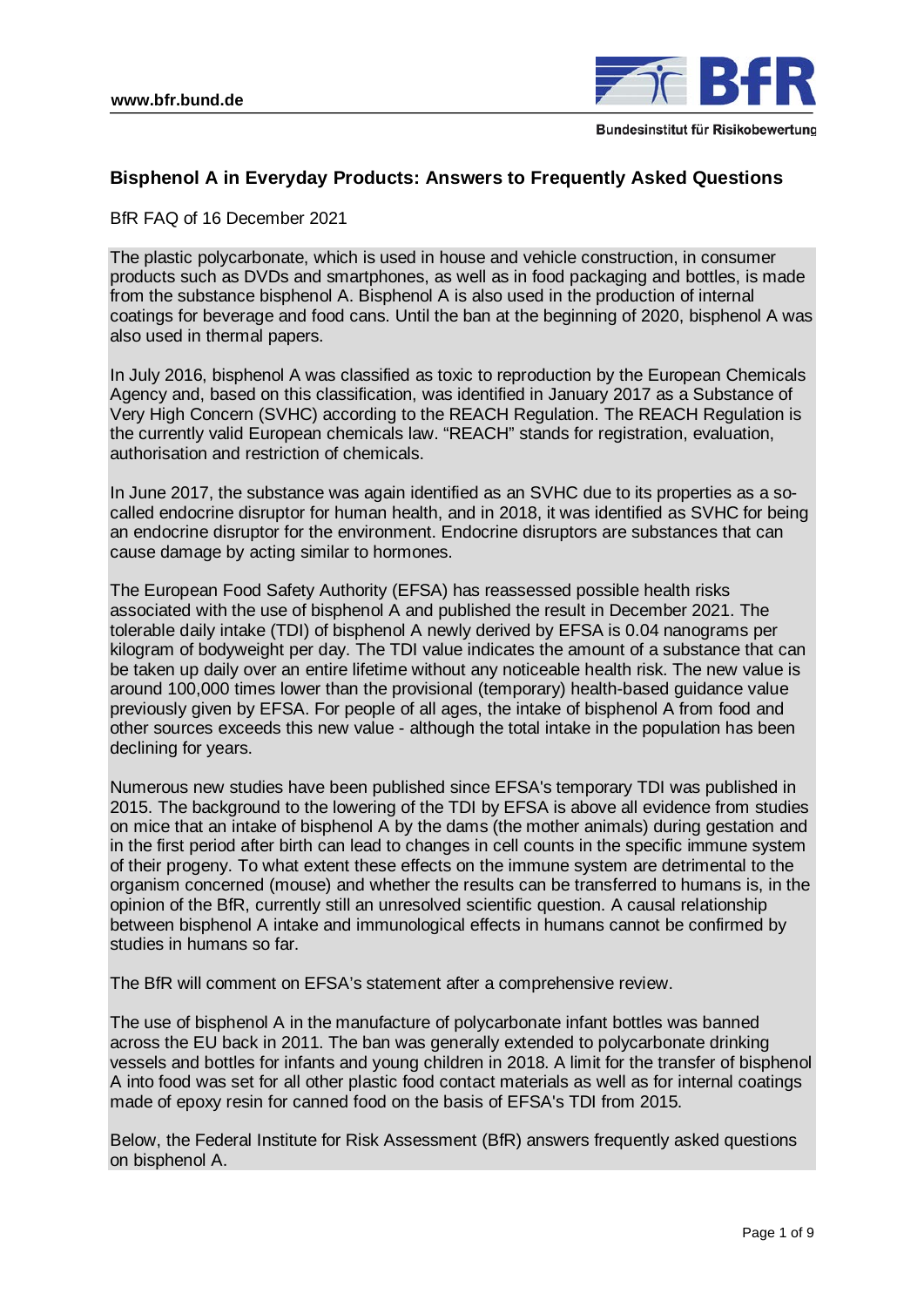

## **What is bisphenol A?**

Bisphenol A is the industrial chemical 2,2-bis(4-hydroxyphenyl)propane which is predominantly used as a starting substance in the manufacture of polycarbonate plastics and synthetic epoxy resins.

# **Where does bisphenol A occur?**

Bisphenol A is used in the production of the plastic polycarbonate and epoxy resins. Polycarbonate is very hard, unbreakable, chemical-resistant and transparent. Because of these properties, it is widely used in construction and vehicle construction, but also in consumer products such as DVDs and smartphones. In addition, food contact materials, e.g. drinking bottles, storage boxes or dishes are made from polycarbonate. Epoxy resins are also widely used, for example as adhesives, fibre composite plastics, in printed circuit boards or paints. They are also used as the inner coating of beverage and food cans. Small amounts of bisphenol A can be released from polycarbonate and epoxy resins. The substance was used, among other things, as a colour former in so-called thermal papers for thermal printers and fax machines (e.g. for receipts, parking tickets and package stickers). This use has been banned since January 2020.

### **Which are the potential effects of bisphenol A?**

The substance has a low acute toxicity. However, in animal experiments with long-term uptake (exposure), it is associated with a number of effects.

In 2015, EFSA identified damage to the kidneys and liver as the most sensitive endpoint. In animal experiments, bisphenol A was toxic to reproduction in high doses. In addition, indications of possible damage to the immune system and the metabolic system as well as indications of possible effects on the development of young rodents, such as accelerated onset of puberty and changes in the mammary gland tissue, were found.

Influence of a number of cellular control pathways that affect the hormone concentration and the production of certain endogenous proteins is assumed to be an underlying mechanism of action. Because of this hormone-like (especially oestrogen-like) mode of action, bisphenol A has been identified by the European Chemicals Agency as a Substance of Very High Concern (SVHC) with properties causing hormonal damage (endocrine disruptor). Bisphenol A has not yet been proven to have harmful effects on human health - corresponding population studies have shown inconsistent and contradicting results. In the human body, the substance is quickly converted into a metabolic product that no longer exerts any oestrogenic effects and is excreted through the kidneys.

In its reassessment from December 2021, EFSA identified effects on the immune system through the intake of bisphenol A as the most sensitive endpoint. Studies on mice have shown that the consumption of bisphenol A by the dams (the mother animals) during pregnancy and in the period after birth can lead to changes in cell counts in the adaptive (specific) immune system of the progeny. To what extent these effects on the immune system are detrimental to the organism concerned (mouse) and whether the results can be transferred to humans is, in the opinion of the BfR, currently still an unresolved scientific question.

# **What does it mean that the European Chemicals Agency (ECHA) identified bisphenol A as a Substance of Very High Concern (SVHC) due to its properties as an "endocrine disruptor"?**

In July 2016 bisphenol A was already classified as toxic to reproduction (Category 1B "May damage fertility" according to the CLP Regulation) and, based on this classification, was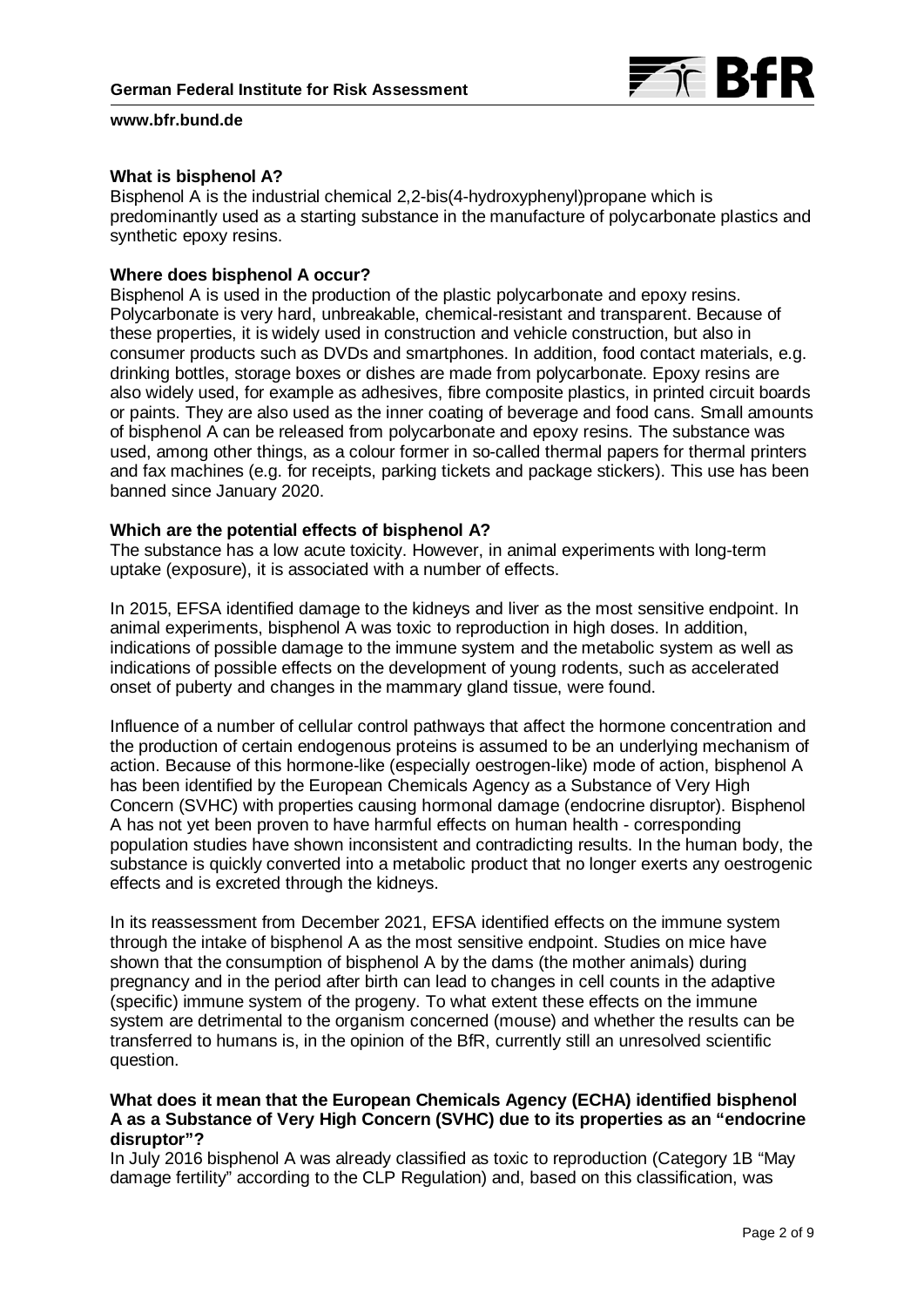

identified as a Substance of Very High Concern (SVHC) under the REACH Regulation in January 2017. The REACH Regulation is the currently valid European chemicals law. "REACH" stands for registration, evaluation, authorisation and restriction of chemicals. Further information on SVHC identification can be found here:

[https://bfr.bund.de/cm/343/reach-identifizierung-der-besonders-besorgniserregenden-stoffe](https://bfr.bund.de/cm/343/reach-identifizierung-der-besonders-besorgniserregenden-stoffe-svhc-bis-2020.pdf)[svhc-bis-2020.pdf](https://bfr.bund.de/cm/343/reach-identifizierung-der-besonders-besorgniserregenden-stoffe-svhc-bis-2020.pdf)

The identification of a substance as an SVHC means that there are certain obligations for manufacturers, suppliers and sellers. In principle, substances identified as SVHCs are published in the so-called candidate list on the ECHA website. Substances on the candidate list may be subject to authorisation depending on further criteria. Then these substances may only be placed on the market or used after a fixed expiry date if the intended use is permitted and therefore safe. Further information can be found on the BfR website under "Authorisation under REACH" [\(http://www.bfr.bund.de/de/zulassung\\_unter\\_reach-53480.html\)](http://www.bfr.bund.de/de/zulassung_unter_reach-53480.html) and in the FAQ on REACH, the European chemicals law [\(http://www.bfr.bund.de/cm/343/ausgewaehlte\\_fragen\\_und\\_antworten\\_zu\\_reach.pdf\)](http://www.bfr.bund.de/cm/343/ausgewaehlte_fragen_und_antworten_zu_reach.pdf)

In June 2017, the substance was again identified as SVHC due to its properties as a socalled "endocrine disruptor" for human health. In January 2018, bisphenol A was also identified as an SVHC due to its properties as an endocrine disruptor for the environment. Endocrine disruptors are substances that have a harmful effect due to their influence on the hormone system.

Bisphenol A had already been identified as an SVHC due to its reproductive properties, which are mainly mediated via an endocrine disruptive mode of action. The additional identification based on the hormonally-damaging properties that are of relevance for humans ensures that candidates for approval must assess the risks with regard to the reproductivetoxic properties as well as with regard to all environmentally and health-relevant hormonally damaging properties.

# **How does the BfR assess the ECHA's decision to include bisphenol A as an "endocrine disruptor" in the SVHC candidate list?**

The BfR supported the additional inclusion in the candidate list due to its properties as a socalled endocrine disruptor, since for bisphenol A, in addition to its reproductive toxicity, a suspicion exists that further effects are mediated via an endocrine disruptive mode of action (e.g. changes in the mammary gland tissue, the menstruation cycle and brain development, as well as changes in the time to onset of puberty in animal experiments). Identification as an endocrine disruptor is another argument for inclusion in the list of substances subject to authorization (Annex XIV of the REACH Regulation).

# **What were the assessment results of EFSA's opinion on bisphenol A in 2015?**

In 2015, EFSA evaluated extensive data to assess exposure, i.e. to estimate the bisphenol A intake of consumers. The analysis led to the result that less bisphenol A is taken up than previously assumed by EFSA. The main sources of exposure to bisphenol A were food (orally, i.e. via mouth) and thermal paper (dermally, i.e. via skin). According to an exposure estimate summed over these routes of exposure, adult consumers took up between around 0.20 and 1.1 micrograms (µg) bisphenol A per kilogram (kg) bodyweight per day in 2015. For children and adolescents, exposure was between 0.04 and 1.4 µg per kg bodyweight per day. Since the use of bisphenol A in thermal paper has been banned since the beginning of 2020, exposure from this source is likely to have decreased significantly. If this portion is deducted from the sum of exposure calculated by EFSA in 2015, the result is a daily intake of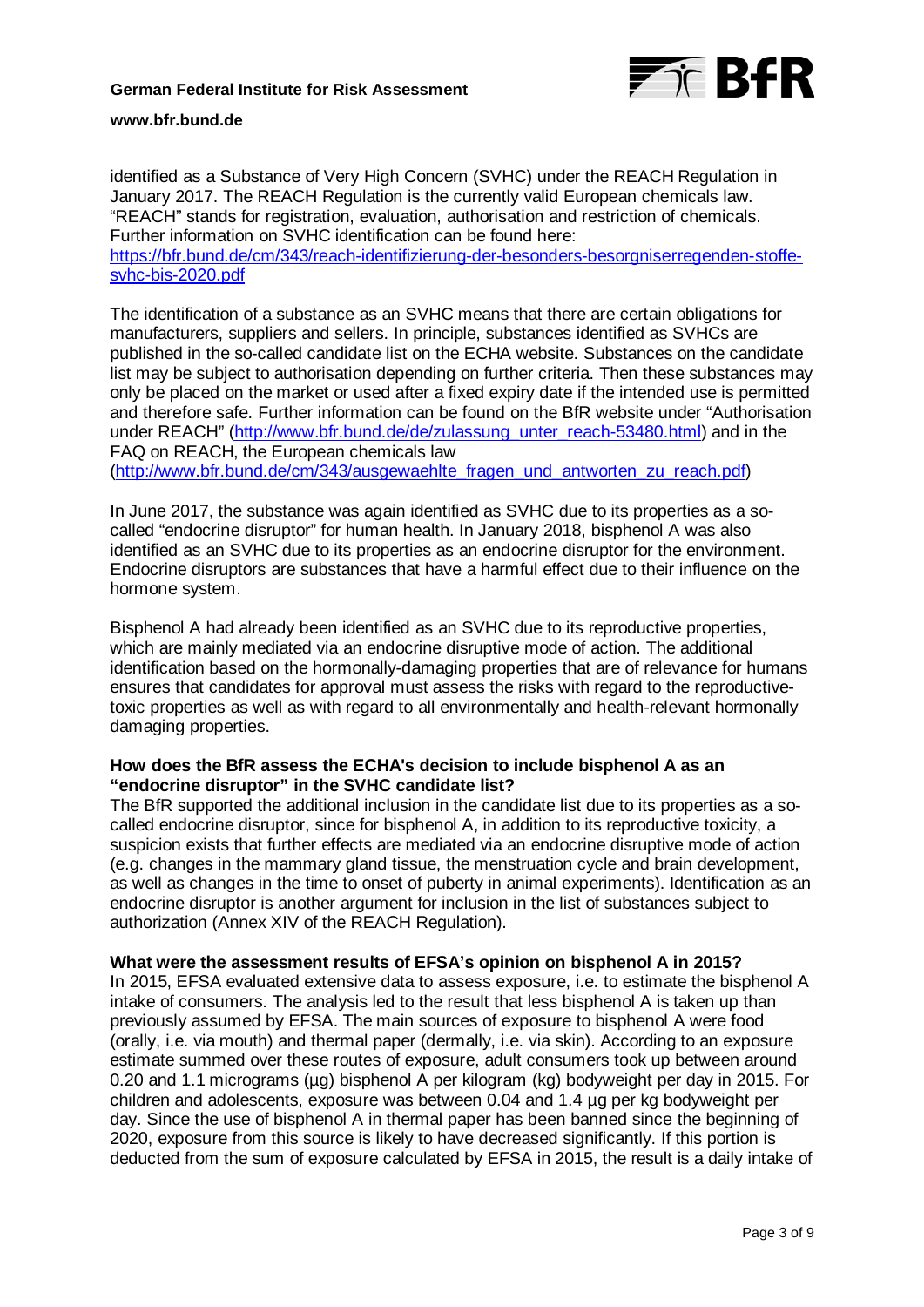

0.13 to 0.41 µg per kg bodyweight for adults and 0.04 to 0.87 µg per kg bodyweight for children and adolescents.

More recent data on the exposure of the Dutch population to bisphenol A confirm the trend established by EFSA in 2015 of decreasing exposure of the population to bisphenol A. In its opinion from 2021, EFSA did not carry out an exposure assessment.

In 2015, EFSA pointed out that further studies were carried out in the USA as part of the National Toxicology Program (NTP) on bisphenol A, including a two-year study in rats with prenatal exposure and toxicokinetic studies, amongst others, on humans. These studies should also help to clarify the uncertainties described by EFSA in 2015 regarding the published data on the potential health effects of bisphenol A. For this reason, in 2015 EFSA derived a provisional (temporary) tolerable intake (t-TDI) that can be consumed daily for a lifetime without incurring any health risks. The studies have now been completed, evaluated and incorporated into the current EFSA reassessment.

## **What are EFSA's assessment results in its opinion on bisphenol A in 2021?**

In December 2021, EFSA derived a new tolerable daily intake (TDI) of bisphenol A based on new studies. This is 0.04 nanograms (ng) per kilogram (kg) of bodyweight per day. The TDI value indicates the amount of a substance that can be taken up daily over an entire lifetime without any noticeable health risk. The new value is around 100,000 times lower than the provisional (temporary) health reference value given by EFSA in 2015. For most people, the intake of bisphenol A from food and other sources exceeds this new value - although the total intake in the population has been declining for years (for currently estimated intake levels see below). The background to the lowering of the TDI by EFSA is above all evidence from studies in mice that the ingestion of bisphenol A by dams (mother animals) during pregnancy and in the period immediately after birth can lead to changes in the cell count in the specific immune system of the offspring. The respective cells are particularly important for the immune defence against bacteria, but there is also evidence that they could be associated with autoimmune diseases such as rheumatoid arthritis. In the opinion of the BfR, the extent to which the findings observed in the mouse studies are detrimental to the animals and whether the results may be transferable to humans is scientifically unclear, as are the suspected underlying mechanisms of action. In contrast, an extensive study in rats performed as part of the US National Toxicology Program (NTP) showed virtually no effects of BPA on the immune system. Neither has a causal relationship between bisphenol A intake and immunological effects in humans been confirmed yet by epidemiological studies in humans (population studies).

# **What is the BfR's view of the assumption that low amounts of substances with hormone-like effects are to be considered dangerous?**

So-called low-dose effects, especially those that have only been demonstrated at low, but not higher, dosages (so-called non-monotonous dose-response relationships), form the subject of intense and controversial discussion among experts. "Low" usually means a dosage in the range of the real exposure or below. In general, "the dose makes the poison", i.e. the effects should decrease with lower doses. Accordingly, a distinction should be made between effects at low doses with "monotonic" (steadily increasing) dose-effect relationships and - if this can actually be demonstrated - low-dose effects with non-monotonic dose-effect relationships. In October 2021, the European Food Authority EFSA found no evidence of non-monotonic dose-effect relationships for the substance bisphenol A [\(https://efsa.onlinelibrary.wiley.com/doi/10.2903/j.efsa.2021.6877\)](https://efsa.onlinelibrary.wiley.com/doi/10.2903/j.efsa.2021.6877). Accordingly, the current derivation of the tolerable daily intake (TDI) is also not based on low-dose effects with a nonmonotonic dose-response relationship.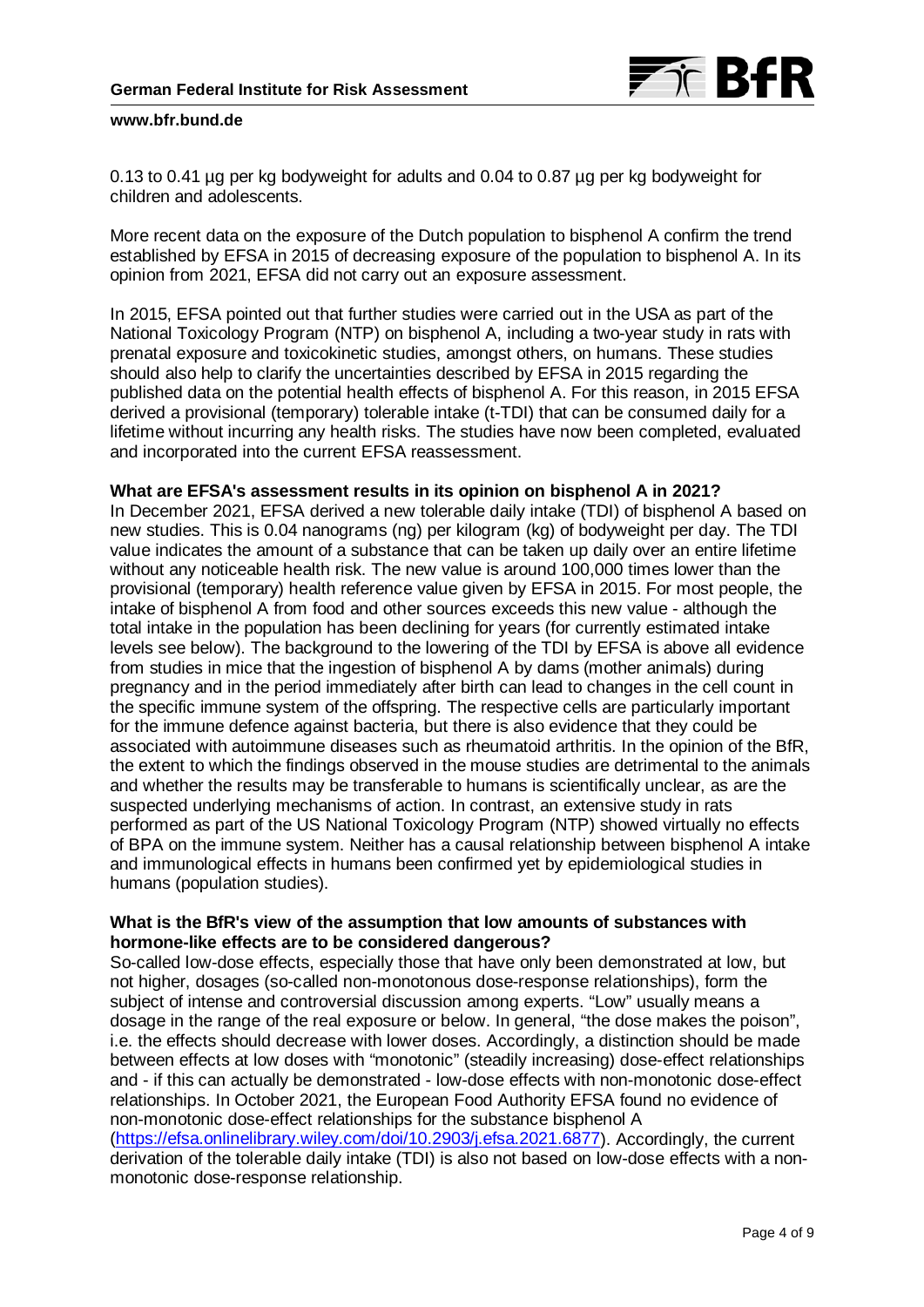

A large number of studies on low-dose effects have been and are still being carried out internationally. New study designs that include additional, molecular-mechanistic endpoints in standard investigations could help to check the possible relevance of the effects observed at low doses. However, it must also be shown that such endpoints are causally related to adverse tissue and organ defects. Since these often represent physiological endpoints in a specific animal model, it is not definite that these are transferable to humans. Accordingly, there is a great need for research on this.

# **What were the findings of the large-scale US study program published in October 2021 as part of the National Toxicology Program (NTP)?**

The CLARITY-BPA (Consortium Linking Academic and Regulatory Insights on BPA Toxicity) program is designed to study the full spectrum of potential health effects of bisphenol A ingestion. The program was initiated by the US National Institute of Environmental Health Sciences (NIEHS) of the National Toxicology Program (NTP) and the Food and Drug Administration (FDA) and consisted of two components. On the one hand, there was a twoyear study on the potential toxicity of BPA in rats (core study) that complied with the relevant OECD test guideline, and on the other hand, additional endpoints were investigated in these animals as part of research studies at various universities. The pregnant females were dosed with bisphenol A from the sixth day of gestation. The offspring ingested the substance in the womb, then through breast milk and then through the feed for a period of up to two years. The different groups of animals were exposed to different levels over a very wide range of doses.

[https://ntp.niehs.nih.gov/ntp/results/pubs/rr/reports/rr18\\_508.pdf](https://ntp.niehs.nih.gov/ntp/results/pubs/rr/reports/rr18_508.pdf)

Apart from the highest dose, the core study found no biologically relevant health effects from exposure (ingestion) to BPA. Accordingly, the study authors came to the conclusion "that the core study data do not suggest a plausible hazard of BPA exposure in the lower end of the dose range tested."

### **Is bisphenol A causally related to the formation of so-called "chalky teeth"?**

"Chalky teeth" is a colloquial term for a defective development of the tooth enamel in children. Scientifically, the disease is called "molar incisor hypomineralisation" or MIH for short. The BfR dealt with this topic in 2018 [\(https://www.bfr.bund.de/cm/349/connection](https://www.bfr.bund.de/cm/349/connection-between-chalky-teeth-in-children-and-the-uptake-of-bisphenol-a-not-likely.pdf)[between-chalky-teeth-in-children-and-the-uptake-of-bisphenol-a-not-likely.pdf\)](https://www.bfr.bund.de/cm/349/connection-between-chalky-teeth-in-children-and-the-uptake-of-bisphenol-a-not-likely.pdf) and came to the conclusion that there is no established connection between the intake of bisphenol A via food contact materials and the development of MIH in children, and that a direct connection between Bisphenol A and MIH in humans is unlikely.

# **Is there a connection between the consumption of bisphenol A and an increased risk of allergies or the occurrence of asthma?**

In some studies in mice, the intake of bisphenol A in the period before birth was associated with an increased risk of sensitisation to allergens. This led to an increased incidence of allergic asthma in the mice. The possible mode of action that leads to this observed effect is unknown. In the opinion of the BfR, the extent to which these observations from an experimental mouse study with intentional sensitisation and allergy triggering are relevant for humans is still yet to be answered scientifically. A causal relationship between bisphenol A intake and an increased risk of allergies or the occurrence of asthma in humans has not yet been confirmed by studies in humans.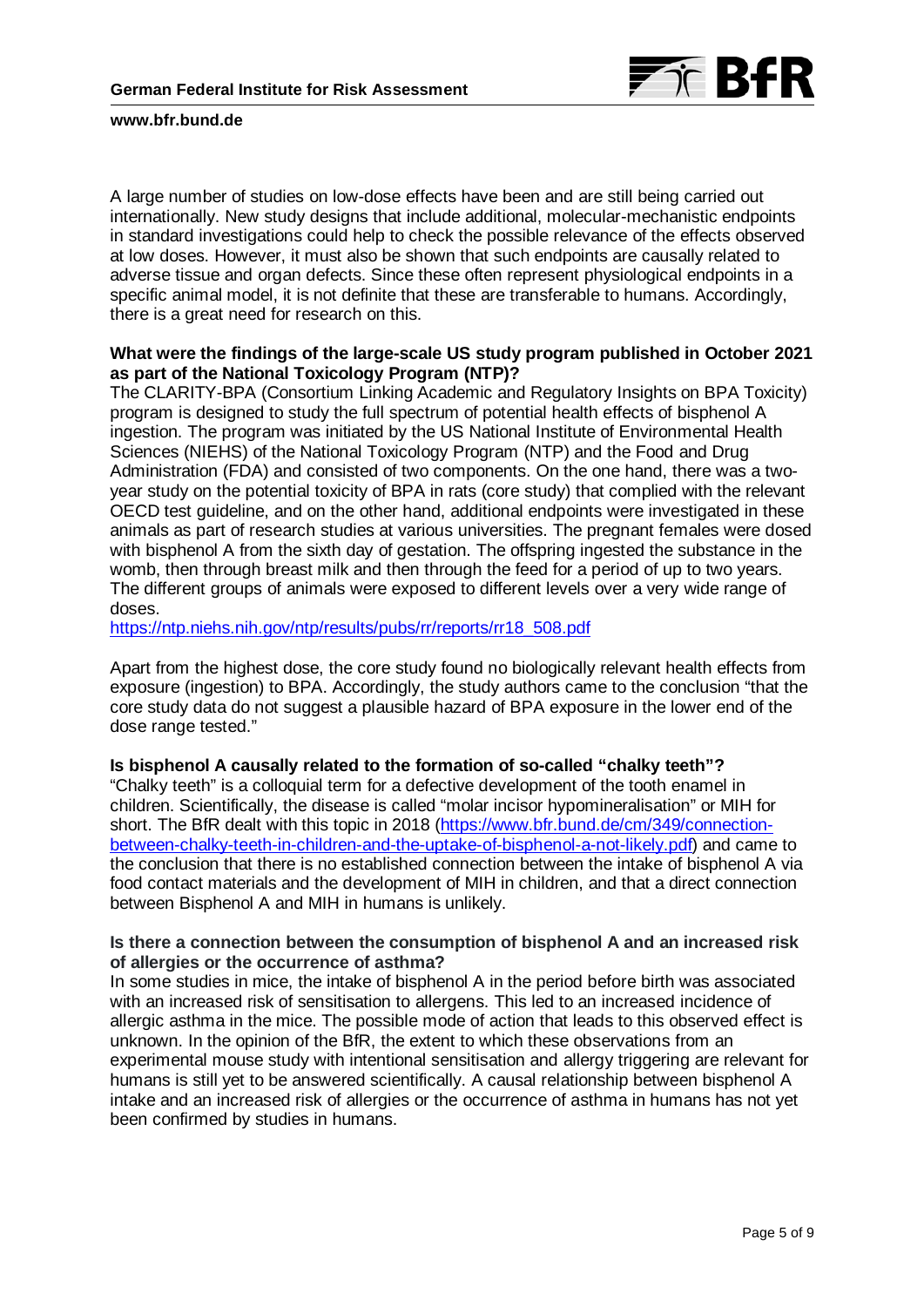

## **In what context is the BfR looking into the issue of bisphenol A?**

The BfR has, among other things, the legal mandate to assess the substance-related risks of consumer-related products, to communicate them and, if necessary, to submit options for action to minimise them. Against this background, the institute is also concerned with the assessment of bisphenol A in tableware, cans and other consumer products.

In the context of REACH Regulation (EC) No. 1907/2006, the BfR is, in its capacity as the assessment centre for "Health and Consumer Protection", responsible for questions relating to the health aspects of bisphenol A and for assessing risk reduction measures.

The institute informs the government authorities who have a statutory regulation mandate and the public about the results of its scientific assessment. However, the change or creation of legal regulations on the use of bisphenol A do not fall within the area of responsibility of the BfR.

### **What are currently the legal limit values in Germany and the EU?**

In Germany and the EU, the limit values as laid down in the Regulation (EU) No. 10/2011 on plastic materials and articles intended to come into contact with food apply.

This regulation stipulates the maximum permissible quantity of bisphenol A that may migrate from food contact materials made of plastic, e.g. packaging, into food. This "Specific Migration Level" (SML) for bisphenol A currently amounts to 50 micrograms (µg) per kilogram (kg) of food (simulant). The SML is based on the preliminary tolerable daily intake (t-TDI) derived by EFSA in 2015.

For reasons of consumer health protection, this regulation also stipulates that bisphenol A may not be used for the manufacture of polycarbonate infant feeding bottles and of polycarbonate drinking cups or bottles which, due to their spill proof characteristics, are intended for infants and young children.

Varnishes and coatings that are applied to materials and objects and that may come into contact with food (for example, the inner coating of tin cans) are not subject to the Plastics Regulation. For them, an SML of 50 µg per kg of food is specified in Regulation (EU) 2018/213. A corresponding transfer of bisphenol A to the following foods is not permitted: infant formula, follow-on formula, processed cereal-based food, baby food, food for special medical purposes developed to satisfy the nutritional requirements of infants and young children or milk-based drinks and similar products specifically intended for young children.

In the EU Toy Safety Directive 2009/48/EC, a specific limit value for the migration of bisphenol A from toy materials has been established using the temporary TDI value derived by EFSA in 2015 (Commission Directive (EU) 2017/898). According to this, the migration limit for toys intended for use by children under 36 months or in other toys intended to be placed in the mouth is 40 µg per litre (sweat and/or saliva simulant).

# **Will the limit value for bisphenol A from food contact materials now be changed in the EU?**

EFSA does not make political decisions, but assesses the state of knowledge - just like the BfR. The decision on regulatory measures lies with the EU Commission and the member states. In 2018, Regulation (EU) 2018/213 reduced the Europe-wide specific migration limit (SML) for bisphenol A from plastic materials or varnishes and food contact coatings to 50 micrograms per kilogram of food. The EU Commission calculated this value on the basis of the tolerable daily intake (t-TDI), which EFSA had derived in its 2015 opinion. EFSA also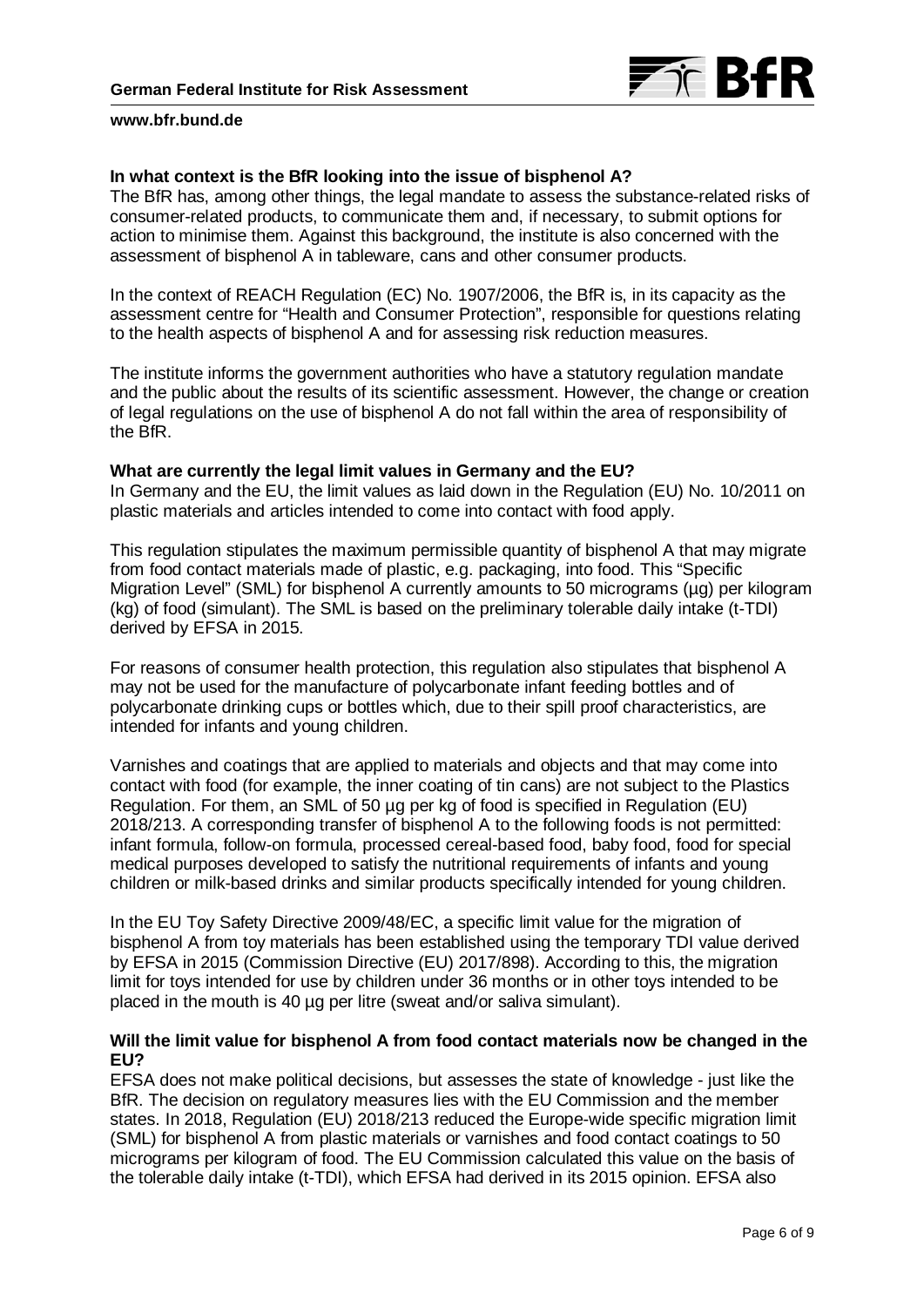

found that there are, in addition to food contact materials, other significant uptake sources. Therefore, the SML is calculated in such a way that the t-TDI can be exhausted up to a maximum of 20 % through food contact materials.

### **Does bisphenol A intake result in an elevated health risk for consumers?**

In its reassessment in 2021, EFSA did not perform an updated estimate of the daily intake of bisphenol A via food and drinking water, but used the exposure estimate for various population groups from its 2015 opinion. According to this exposure estimate, children and adolescents ingest between 0.03 and 0.86 micrograms (µg) bisphenol A per kilogram (kg) bodyweight from food and drinking water every day. Toys only contribute marginally to the bisphenol A intake of children. For adult consumers, exposure from food and drinking water is between 0.12 and 0.39 µg per kg bodyweight per day.

The bisphenol A intake in all population groups - including infants, children and women of childbearing age - is several orders of magnitude higher than the newly derived TDI value of 0.04 nanograms per kg bodyweight per day (= 0.00004 micrograms per kg bodyweight per day). Even if you consider that, among other things, due to regulatory measures, bisphenol A intake in all population groups has probably decreased since 2015, still a significant exceedance of the TDI results for all population groups. Accordingly, EFSA concluded that there is a health concern from dietary BPA exposure for all age groups.

Whether the BfR agrees with this assessment will be decided after a comprehensive review of the current EFSA assessment.

## **Why has the European Commission banned bisphenol A in baby bottles?**

Due to the controversial discussion about the effect of bisphenol A within the low dose range, initial indications of possible additional effects of the substance, e.g. on the immune system and the development of children, and because infants are to be seen as a particularly sensitive consumer group, the European Commission has prohibited the use of bisphenol A in the manufacture of infant feeding bottles as well as bringing infant feeding bottles made with bisphenol A into circulation within EU member states. According to the EU Commission, the ban was issued for reasons of consumer health protection and has been in effect since 2011. In 2018, the ban was generally extended to the use of "polycarbonate drinking cups or bottles which, due to their spill proof characteristics, are intended for infants and young children".

Since the use of bisphenol A is regulated at the European level, the European Commission is responsible for applying restrictions on the use of the substance.

### **Are there alternatives to baby bottles made of polycarbonate?**

There are various plastic alternatives to polycarbonate, e.g. infant feeding bottles made from polypropylene that do not use bisphenol A in their production, and which are advertised as "BPA-free" products (BPA stands for bisphenol A).

Parents who generally do not want to use plastic drinking bottles have the option of glass bottles. However, the risk of breakage and injury must be taken into account.

## **Can bisphenol A also be contained in baby dummies made of latex or silicone?**

No bisphenol A is required for the manufacture of these materials. However, the substance may be contained in the plastic shield. Based on current knowledge, a transfer of substances from the plastic shield into the actual dummy is not to be expected under normal conditions of use.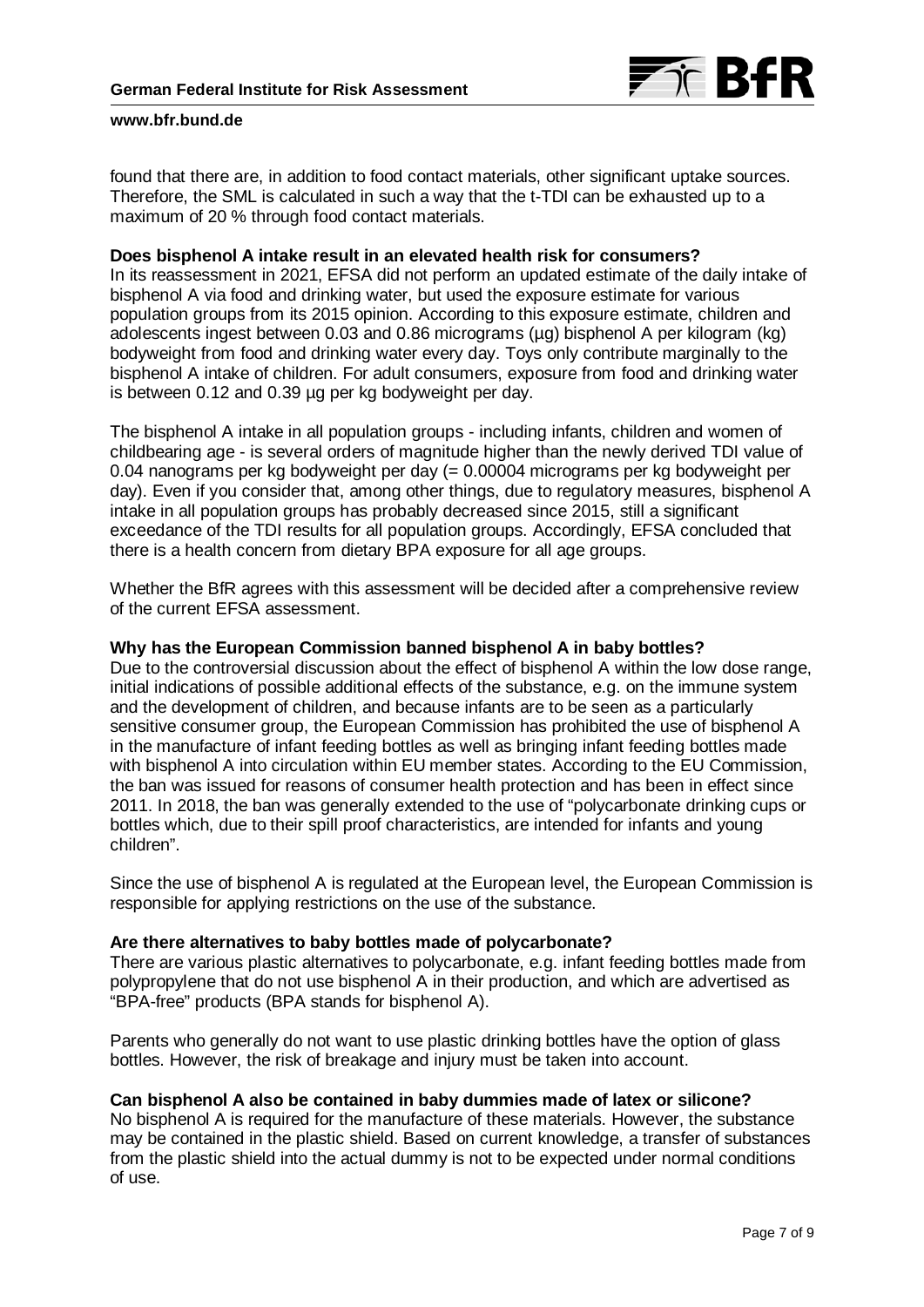

In 2009, the BfR examined 18 soothers from different manufacturers and brands made of latex and silicone for bisphenol A through its own laboratory analyses. The aim was to determine how much bisphenol A is leaching off the soothers during use. A release of bisphenol A totalling 0.02 micrograms (µg) per soother and hour was determined in only one soother. No bisphenol A was released from any of the other 17 soothers. These test results agree with the results of the Austrian Agency for Health and Food Safety (AGES) and various monitoring laboratories.

## **Why do the internal coatings of food and beverage cans contain bisphenol A?**

Bisphenol A is found, as a contaminant resulting from the manufacturing process, in epoxy coatings (epoxy resins) which are used in internal coatings of food and beverage cans. Such a coating is necessary to prevent the sheet metal from corroding and metals from loosening, which would contaminate the food as well as cause discolouration and impaired taste.

Bisphenol A-free coating systems are up to now limited to a few applications and in some cases not yet evaluated with respect to possible health effects.

# **How can I tell whether internal linings of food and beverage cans contain bisphenol A?**

There is no labelling requirement for cans coated with epoxy resins.

## **How can consumers reduce their consumption of bisphenol A?**

Diet is the main source of bisphenol A intake in all population groups. According to EFSA data from 2015, it is predominantly food that is stored in cans coated with epoxy resin that contributes to bisphenol A intake. In the case of foods not stored in such cans, the greatest contribution to exposure comes from meat and meat products. Consumers who want to reduce their consumption of bisphenol A should ideally consume fresh food. A clear connection between the type of contents of food cans and the bisphenol A concentration in the food has not yet been established in random sample studies. Comparative studies with food simulants at different temperatures and contact times indicate that the bisphenol A content in the food could essentially depend on the preservation method.

When buying plastic containers, drinking bottles and plastic dishes, consumers should look out for the words "BPA-free". However, they may contain other bisphenol A alternatives (such as bisphenol S), some of which have not been well evaluated. If labelled with "bisphenol-free" or similar, products should contain no bisphenols at all. Consumers who generally do not want to use plastic drinking bottles have the option of glass bottles. However, the risk of breakage and injury must be taken into account. Plastic polycarbonate (abbreviated: PC) does not have a recycling code that is specific to this plastic. PC is grouped together with a large number of other plastics (e.g. polyamide or polylactide) under recycling code 7 (other). Correspondingly, it is not possible to infer the presence of PC from the recycling code 7 label.

According to EFSA data from 2015, bisphenol A is contained in almost all types of food albeit in comparatively lower concentrations in foods that are not stored in cans coated with epoxy resin. However, consumption of these comparably less contaminated foods also results in the significantly lower TDI, re-derived by EFSA in 2021, being exceeded by several orders of magnitude.